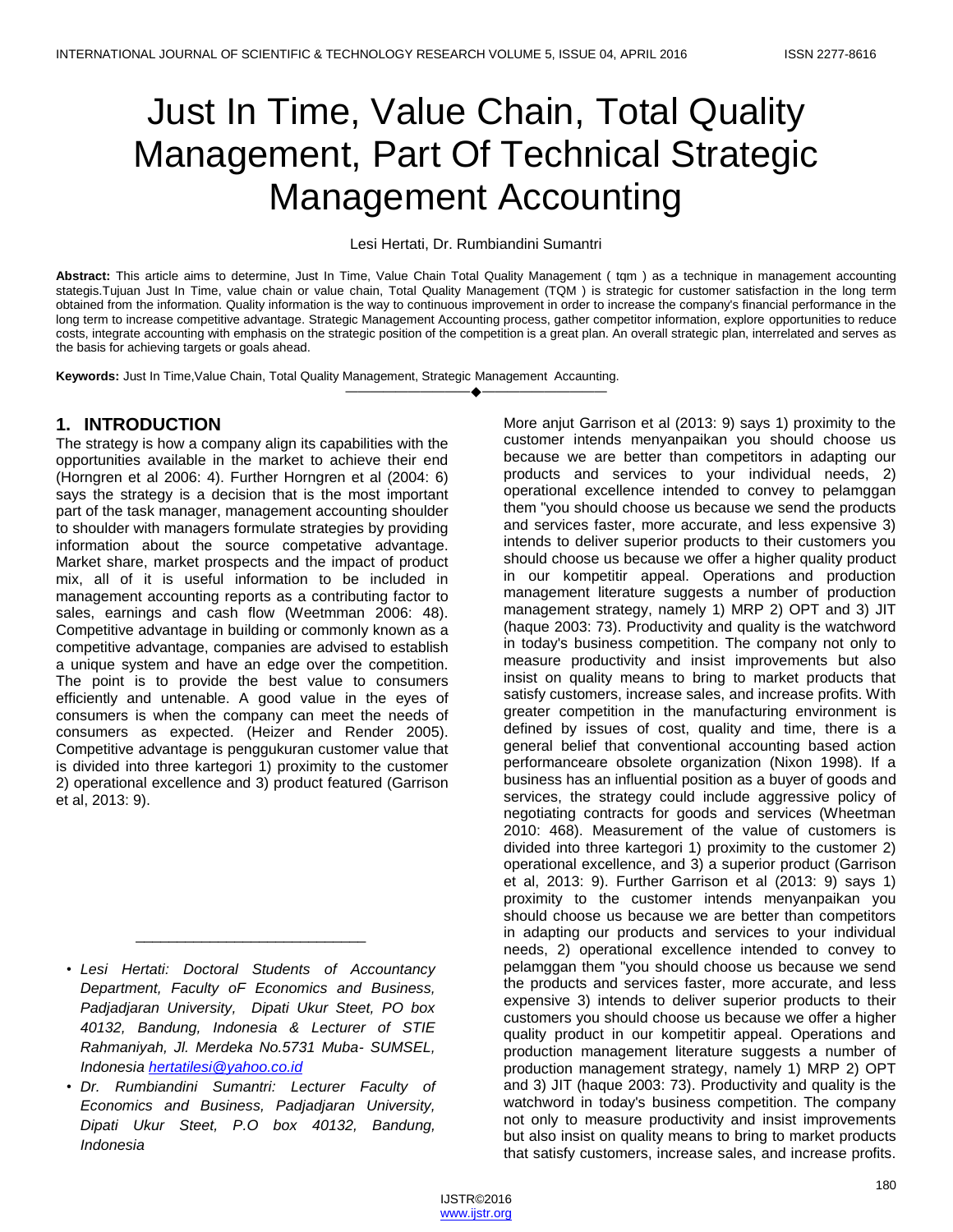With greater competition in the manufacturing environment is defined by issues of cost, quality and time, there is a general belief that conventional accounting based action performanceare obsolete organization (Nixon 1998). If a business has an influential position as a buyer of goods and services, the strategy could include aggressive policy of negotiating contracts for goods and services (Wheetman 2010: 468). The strategy of just-in -time ordering goods from suppliers to arrive exactly when needed can put a strain on suppliers and forcing up their costs, increase the price of goods (Wheetman 2010: 468). JIT manufacturing has two main implkasi to management accounting. The first accounting management should support the movement to JIT manufacturing by monitoring to identify and communicate with decision makers, the source of delays, errors, and waste in the system. The second implication is that the administrative process is simplified by manufacturing management accounting JIT inventory because there is less to monitor and report. (Atkinson et al 2007: 232). No less interesting perspective that is helpful to understand the value chain cost classification of nonmanufacturing companies namely the value chain, where sellers and buyers berkalaborasi in buying and selling activity. The process of supplying, selling, marketing in manufacturing activity illustrate a segment of the 'upstream' of the value chain, while marketing and distribution activities are categorized sebagai'downstream 'segment of value chain.Value Chain are used for various purposes, namely to understand the behavior of the costs and the sources of differentiation (Shank and Govindarajan, 1993). Furthermore, according to Samson and Terziovski (1999: 395), said that the efforts made continuously to improve customer satisfaction. One approach that is used to control the buying and selling is the quality of the overall quality management or what is called the Total Quality Management (TQM) Horngren (2009). According Hoque, (2003: 90) Total quality management concepts have been implemented by firms interested in enhancing Reviews their survival propects by Including quality and continuous improvement into Reviews their strategic priorities. (Total Quality Management is a quality that has been implemented by the company in improving survival propects by incorporating quality and continuous improvement to the strategic priorities). While Azhar Susanto (2013: 28), says the intern and extern will obtain information pertaining to past and future, such as forecasting (forecasting) that include annual plans, strategic, and several alternative pricing decisions principal products / services and etc. etc. (Hansen & Mowen, 2007: 35). Thus the overall goal is the strategic quality management for customer satisfaction in the long run that was obtained from past information. O 'Brien (1996: 38) states information as data that has been converted into a context that is more meaningful (meaningful) and useful (useful) for certain end users. Quality information will enhance the understanding of quality management in view the changes that occur inside and outside the organization so that it can quickly and accurately respond to changes arising Azhar Susanto (2013: 11). Ambar Asmindo company director, stated that many consumers deceived by counterfeit products so that consumers do not feel satisfied. Information systems or value chains in doing the "investment" bulging "using a pyramid system. Citizens must understand the pyramid

system instead of the corporate structure, but the advantages are taken long-standing member who has been saving money from new recruits not from the sale of the products offered. System pyramid is not corporate structure, but the system gains longtime member of the new members. it was not of the products offered. that is, the money muter-muter there continues without any real effort, "he said. Information that is not qualified can lead to decisions that are taken by the user is not qualified so as to cause harm (Hung et al., 2004). Furthermore phenomenon dictated by Judge Majls investment fraud shaped bulging where the lure consumers with a high profit business turns out it was just a fraud as those that attract investors (Yazir Farouk Ismail, February 10, 2016). If the raw data is organized in a way that is meaningful, then the raw data will be information Stair and Reynoalds, (2010: 5). According to Azhar Susanto (2009: 38), is associated with a sense of information, there are three important things to note: (1) the information is the result of the processing of data, (2) the information must give meaning or significance, and (3) information to be useful or helpful. Traditionally, information is often identified by the use of perspective accuracy is measured using a frequency dimension, size, and distribution of information errors Wang et al, (1995). In today's practice and research, the information will no longer be identified using just dimensional accuracy alone but has involved a broader dimension Huang et al, (1999). Horngren (2009) say that information is the measurement strategy so that competitive advantage can compare the achievement attained by competitors. Mulyadi and Johnny (2001) explained that the competitive advantage obtained by: (1) provide the best value for customers and (2) make the different organizations (distinct) from competitors. The phenomenon that is found by the Regional Head 3 Financial Services Authority, the impact of the economic downturn can not be taken lightly. In fact, more and more actors who justifies any means, on the other hand, not a few people who were deceived because they expect highvalue investment returns and instant Sukamto (2015). Nowadays companies face global competition that required him to have a strong strategy in order to succeed in the market Brewer et al (2010: 23). A strategy is said to have a competitive advantage if the strategy is seen to be superior to its competitors, eg among others in quality and price of products produced (Barney, 1999). Porter (1980) is Porter's Five Forces the strategic information that will improve the ability of managers to understand the state of the environment and information to function well in identifying the relevant activity (Tengku Bachraruddin, 1993). The product information of high quality according to O, Brien and Maracas (2010: 350) the information berkarateristik, is the strategic attributes of a quality that can help information to be valuable for users, high-quality information is information corresponding to those in need by consumers. Thus the strategic management accounting information is the concept of data that has been processed in the form of financial data / external and qualitative / quantitative significance and quality and in accordance with the needs of management in supporting strategic decision-making. According to Thompson et al (2010) ideally consist of a collection of competitive movements and approaches related to business management in order mengbasilkan successful excellence. Lord (1996) High School as a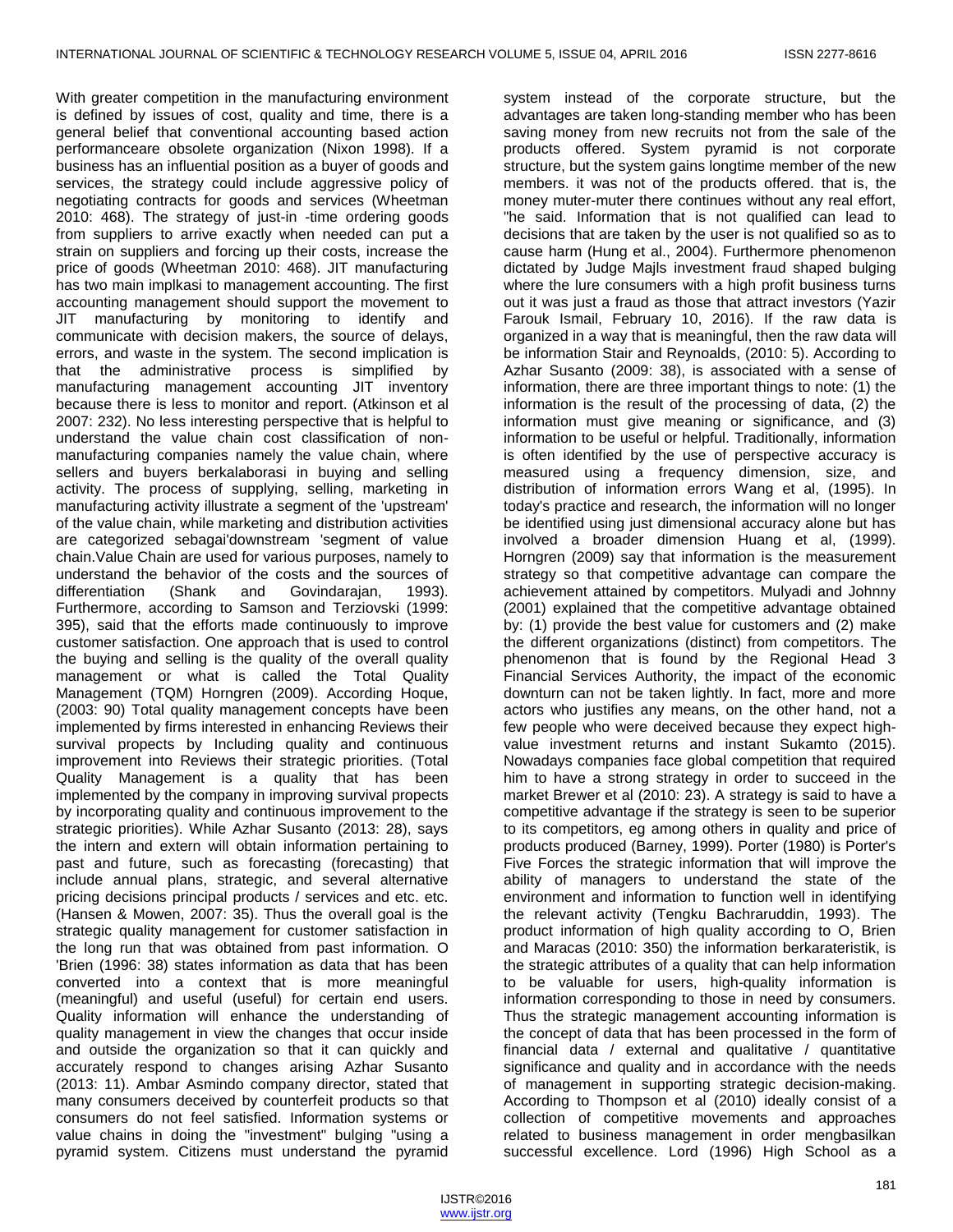process of collecting competitor information, exploitation of cost reduction opportunities, matching of accounting emphasis with strategic position. (Accounting for Strategic Management as a process, whose activity consists of collecting competitor information, explore opportunities to reduce costs, integrate suppression accounting position strategy. Further Simmonds (1981) define SMA as the provision and analysis of management accounting data is about a business and its competitors, for use in developing and monitoring business strategy. (Defining accounting strategic management as a provider of data analysis and management accounting of a business and its competitors, to be used in the development and monitoring of business strategy). D99engan thus it can be concluded that the accounting strategic management (AMS) is a process to identify, record, analyze, and report accounting data by taking into account internal and external factors for the strategic interests of the company.

#### **2.1 JUST IN TIME**

Just-in-Time or abbreviated JIT is a Japanese-developed manufacturing philosophy that represents the "ideal aesthetics, simplicity circumstances" in production efficiency Fullerton and McWatters (2001). The idea of JIT production is described by Taichi Ohno, godfather of the Toyota production system, as "Everything we did in the time line from the moment the customer gives us an order to the point when we collect the cash, and we reduce the time line by removing-the waste of non-value added ( All we are doing at the time line from the moment the customer Gives us an order to the point when we collect the cash, and we are reducing that time line by removing the non-valueadded wastes) (Liker, 2004). Kootanaee et al (20013) says that the Just-in-time (JIT) manufacturing is a Japanese management philosophy applied in manufacturing, which involves having the right item of the right quality and quantity at the right place and the right time. While Songini 2000). said that JIT is a process where the supplies are delivered to the plant by the supplier only when needed for assembly. Hongren et al (2006: 301) said that JIT is a demand-pull system that makes every component in a production line as soon as and only when needed by the next step in the production line. So that there is no deviation from the standard and output matching exactly with customers' demands. Wheetman (2010: 475) says Just-intime manufacturing is a method approach to reduce machine set-up time, just accept incoming perfect source. Horngren (2006: 295) says bahhwa JIT is penbelian materials (goods) that his visit right when in need in the production (sales). While Bhimani et al (2000: 279) JIT production is a system in which each of the components on the production line soon be produced as required by the next step in the production line. From the above opinion can be concluded that the JIT production system that was developed in Japan that the prinsinya produce the type of goods requested amount that is required and the time needed by the consumer, Each activity occurred exactly at the time required for the effective execution, and activities are always going exactly as planned. This reduces the cost of stockholding, minimizing idle time for production resources and create a demand-driven business, (Wheetman 2010: 475) Haque (2003: 74) argues the main purpose JIT 1. The elimination of non-value added activities

2. zero inventory 3. zero defects 4. the batch size of 5. zero damage. JIT approach involves an ongoing commitment to the pursuit of excellence in all stages of the manufacturing system design and operation. The purpose of JIT is to produce goods that are required as qualities that are needed and in the required amount at the right time is needed (Haque 2003: 74) The production system of Just In Time (JIT) has the following features (Horngren, 2006):

- Production is organized in manufacturing cells, namely grouping all the different types of equipment used to make a particular product. Material is transferred from one machine to another, and the various operations carried out in sequence, thus minimizing material handling costs.
- Workers are recruited and trained to multiterampil and able to perform a variety of operations and tasks, including minor repairs and routine maintenance of equipment.
- Damage aggressively eliminated. Because there is a close relationship between the work station on the production line and minimal inventory at each work station, then the damage that occurs in one work station will quickly affect the other work stations in the production line in question. Just In Time (JIT) to create an urgrnsi to solve problems immediately and eliminate the root cause of the damage as soon as possible. Low inventory levels will enable workers traced the problem to the work station earlier in the production process, in which the problem may originate.
- set up time (the time it takes for equipment, tools and materials ready to begin manufacturing components or products) will be reduced. Simultaneously, the manufacturing lead time (time from the moment the order is received by the parts manufacturing to finished goods) is also reduced. Reduction of set up time will make production in smaller batches to be more economical, which in turn will reduce inventory levels. Reduction of manufacturing lead time will allow the company to respond more quickly to changes in customer demand. Event set up could have become :
	- a. External activities set up : Preparation of molds and tools , mold removal etc .
	- b. b . Set up internal activities : Unloading plug on the machine , the machine setup etc .

Step reduces the set up time:

- i. Splitting the work set up that must be completed while the machine stops (internal set up ) to the work that can be done while the machine is operating (external set up ) .
- Reducing internal set up to do more externally set up, for example : Preparation of mold , mold removal , equipment etc .
- iii. Reducing internal set up by reducing activity adjustment ( adjustment) , simplifying the tools and activities disassembly , add auxiliary personnel etc
- iv. Reduce the total time for the entire job set up , both internally and externally .

Suppliers are selected on the basis of its ability to transmit quality materials in a timely manner. Most companies that implement the production of Just In Time (JIT) Also implements the purchase of Just In Time (JIT). Factory Just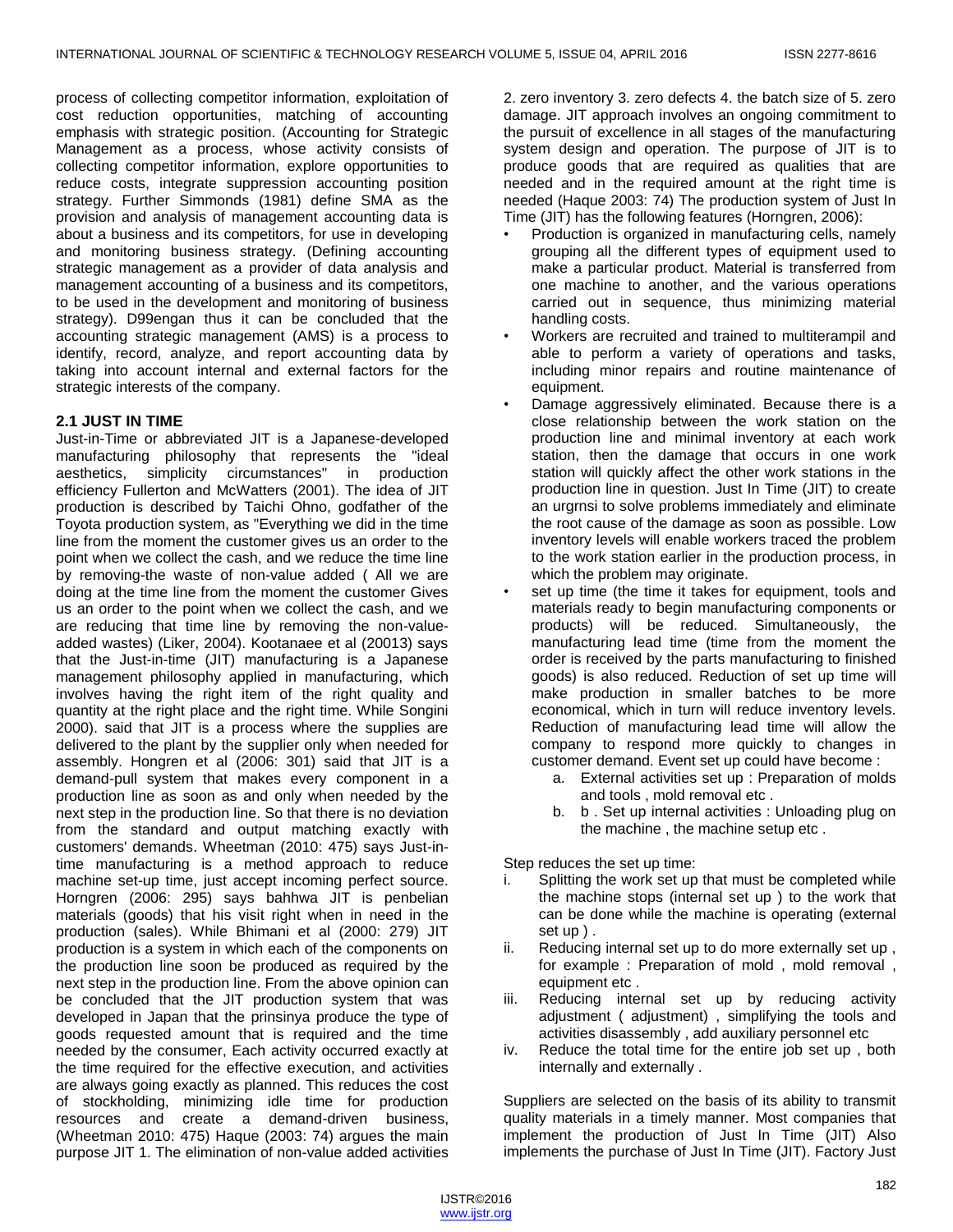In Time (JIT) expects suppliers Just In Time (JIT) to the make the delivery of high-quality goods in a timely manner Directly to Kantai pabrik..Bhimani (200 8: 729) says There are five key features in JIT production system:

- 1. The production is set in manufacturing cells, grouping all types of equipment used to manufacture Certain products.
- 2. Workers are trained to multiskilled so that they are Able to perform various operations and tasks
- 3. Total quality management aggressively to Eliminate defects.
- 4. Emphasis is placed on reducing set-up time, the which is the time it takes to get the equipment, tools and materials ready to start production of components or products, and the manufacturing lead time, ie the time from when the order is ready to start on the production line for the moment it into finished goods.
- 5. Suppliers are carefully selected to Obtain delivery of quality parts tested at the Appropriate time.

Elements of JIT manufacturing According Kootanaee et al (20013)

#### **1. People involvemen.**

Getting the support and consent of all the individuals Involved in the achievement of organizational goals is a fundamental sine qua non for the success of JIT

#### **2. Plants.**

Many changes occur on plants include plant layout, multifunction workers, demand pull, kanban, self-inspection, MPR (material requirement planning) and MRP II (manufacturing resource planning) and continuous improvement

#### **3. Systems**

Systems within an organization refers to the technology and processes used to connect , plan and coordinate activities and materials used in production.

JIT resulting from the shift towards the traditional management accounting strategic management accounting. According Kootanaee et al (2013) The main difference between JIT manufacturing with traditional manufacturing are as follows:

| <b>Figure 2</b>                      | <b>JIT</b> compared with traditional manufacturing |
|--------------------------------------|----------------------------------------------------|
| JIT                                  | <b>Traditional</b>                                 |
| 1. Pull system                       | 1. Push system                                     |
| 2. Insignificant or zero inventories | 2. Significant inventories                         |
| 3. Manufactoring cells               | 3. "Process" structure                             |
| 4. Multifunction labor               | 4. Specialized structure                           |
| 5. Total quality control (TQC)       | 5. Acceptable quality level (AQL)                  |
| 6. Decentralized services            | 6. Centralized services                            |
| 7. Complex cost accounting           | 7. Simple cost accounting                          |
|                                      |                                                    |
|                                      |                                                    |

*Source: Kootanaee et al (2013)*

From the picture above can be seen that there are significant differences between the concepts of JIT concept tradisioanal. Compared trandisional, JIT more emphasis on Pull system, whereas traditionally use a push system. JIT pressure point is on managing inventory, which will minimize the JIT even target zero (zero) inventories, while the traditional concept of using an adequate inventory system signifkant. This step is often referred to as housekeeping activities, which according to Suzaki (1987) activity that is associated with an increased activitas. In this housekeeping activities are activities undertaken by management and employees as a form of business and megeliminasi reducing all types of waste (waste goods production, or waste production) unused

#### **2.3. VALUE CHAIN**

Barney, (1991) said the best thing done by an organization if the available resources can be a competitive advantage, and replicable. The organization should be able to identify the resources and capabilities, as well as specific competencies that can support strategic decision making by choosing differetiation costs as a strategy, and the final decision in the selection of the value chain (Henry, 2011). Porter (1985) developed a value chain to identify core competencies (core competencies) that explains the behavior patterns of costs (cost behavior pattern) based on choice of generic strategy that can be used by companies

to identify the relationship between value-creating activities based on the highest order desired by consumers. According Hoque (2004.pp 108): Value Chain is a method for decomposing the firms into Strategically important activities and understanding Reviews their impact on cost behavior and differentiation, the generic stategies proposed by Porter. Furthermore, according to the Value Chain (Porter, 1985. Pp. 33): The value chain disaggregates a firm into its Strategically relevant activities in order to understand the behavior of costs and existing and potential sources of differentiation. A firm gains competitive advantage by performing Reviews These Strategically important activities more cheaply or better than competitors. Roslender & Hart (2003), Value (value) becomes the basis for analyzing the activity of the company. Coverage of the value chain beyond the boundaries of organizations (extend beyond organizational borders), linking suppliers and customers into account the estimated (Shank and Govindarajan, 1992a). Value Chain emphasis not only on the costs incurred in manufacturing companies, but on the whole business sector. Cinquini and Tenucci (2010) investigated the practice of using different types of variations in strategic management accounting, including the value chain. Application of the value chain is used with various levels of popularity in its use. Barney (2001) identified a new challenge for the management accounting of the use value chain. The challenge in the form of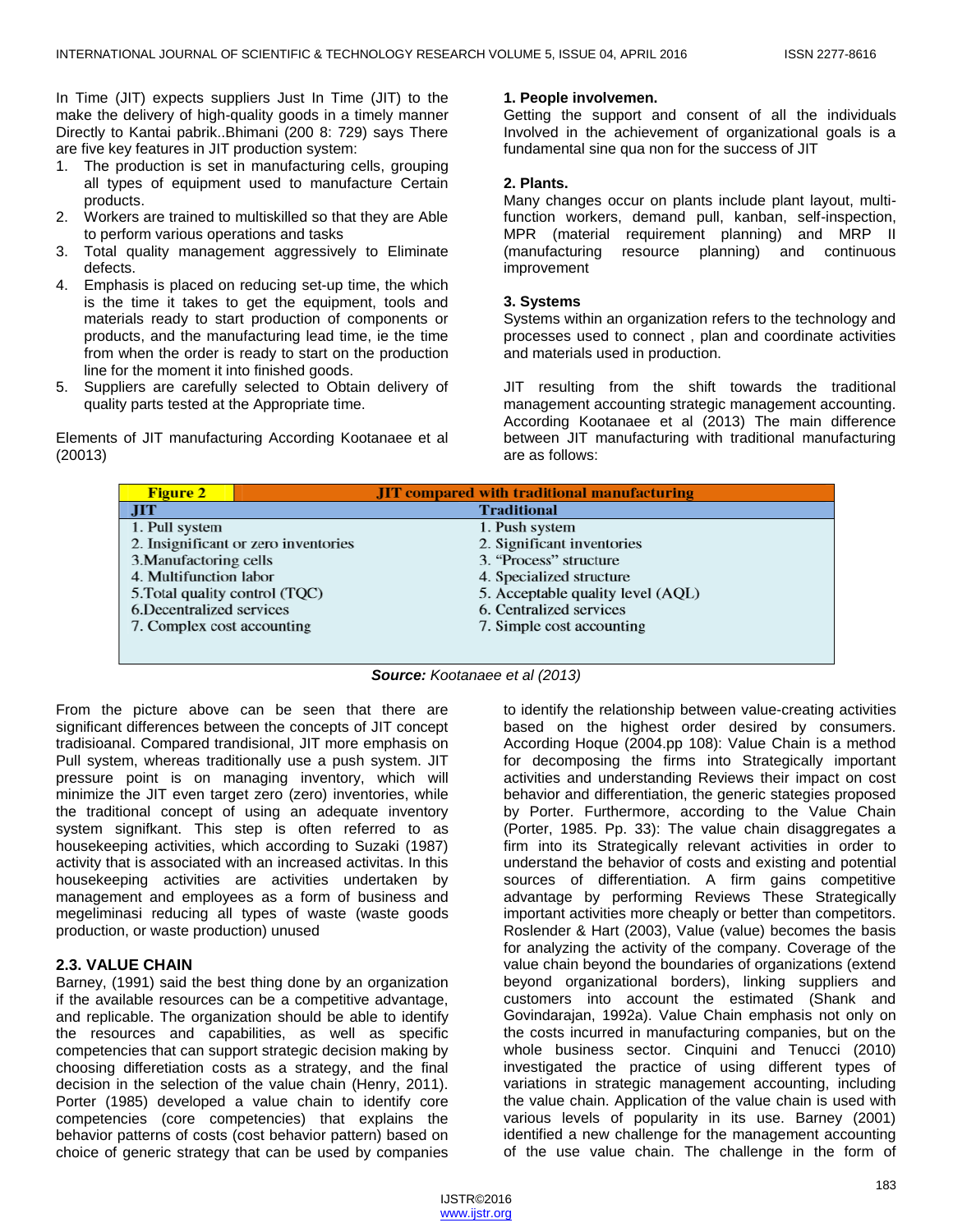connectedness activity value chain organization and customers / suppliers to be the domain of management accounting. Porter's Value Chain Framework proposes to expand the value chain by applying a linkage that connects

between suppliers and customers as the embodiment of the value chains of competitors (Porter, 1985). Each company has value chain whose activities relate to one another with particular characteristics.



*Gambar 1. The Value System Single-Industry Firm*

Companies in the same business sector value chain are likely to have almost the same (similar), value chain in a competitor company is often different (Potter, 1985; pp.36). At the relevant levels to build a value chain in the enterprise, certain activities of the industry (the busines units). Industry-or-sector value chain is applied as a whole will obscure an important resource for the advancement of competitive companies. By making a difference to the value chain of the competitors could be the key to success of a company's competitive advantage (competitive advantage). Identification of the value of the activity associated with the technologies and strategies to be different. Value activities and accounting classification is different. Accounting classification (eg load, overhead, direct labor) .Aktivitas different but placed in the classification and the same classification. There are five generic categories of primary activities of companies that are part of the competition in the industry (Porter, 1985; pp. 38) of each category is divided into several different activities depending on the specific industry and corporate strategy, namely:

#### • **Primary Activities**

#### **1. Inbound Logistics**

Activities relating to the acceptance, storage, input deploy the product, such as storage of material (material handling), storage (warehousing), inventory management (inventory control), rescheduling kendaraann (vehicle scheduling) and return the goods to the supplier.

#### **2. Operations**

Activities related to the process of transforming inputs into final products, such as processing machines (machining), packaging (packaging), assembly (assembly), maintenance of equipment (equipment maintenance), testing (testing), printing (printing), and production facilities ( facility operations).

#### **3. Outbound Logistics**

Activities relating to the collection (collecting), storage (storing), and the physical distribution of the product to the buyer, such as finished goods in warehousing, material handling, delivery of goods (delivery vehicle operation), order processing, and scheduling.

#### **4. Marketing and Sales**

Activities relating to the provision of so buyersdapat buy these products and what causes it is advertising, promotion, sales force, quoting, channel selection, channel relations, and pricing.

#### **5. Service**

Activities relating to the provision of services toimprove and maintain the value of the products, such as plant maintenance, repair, training, provision of spare parts and product adjustment.

Each category of activity may be particularly important for competitive advantage depends on the type of industry. In the distribution business, inbound and outbound logistics become very crucial. On the service provider, outbound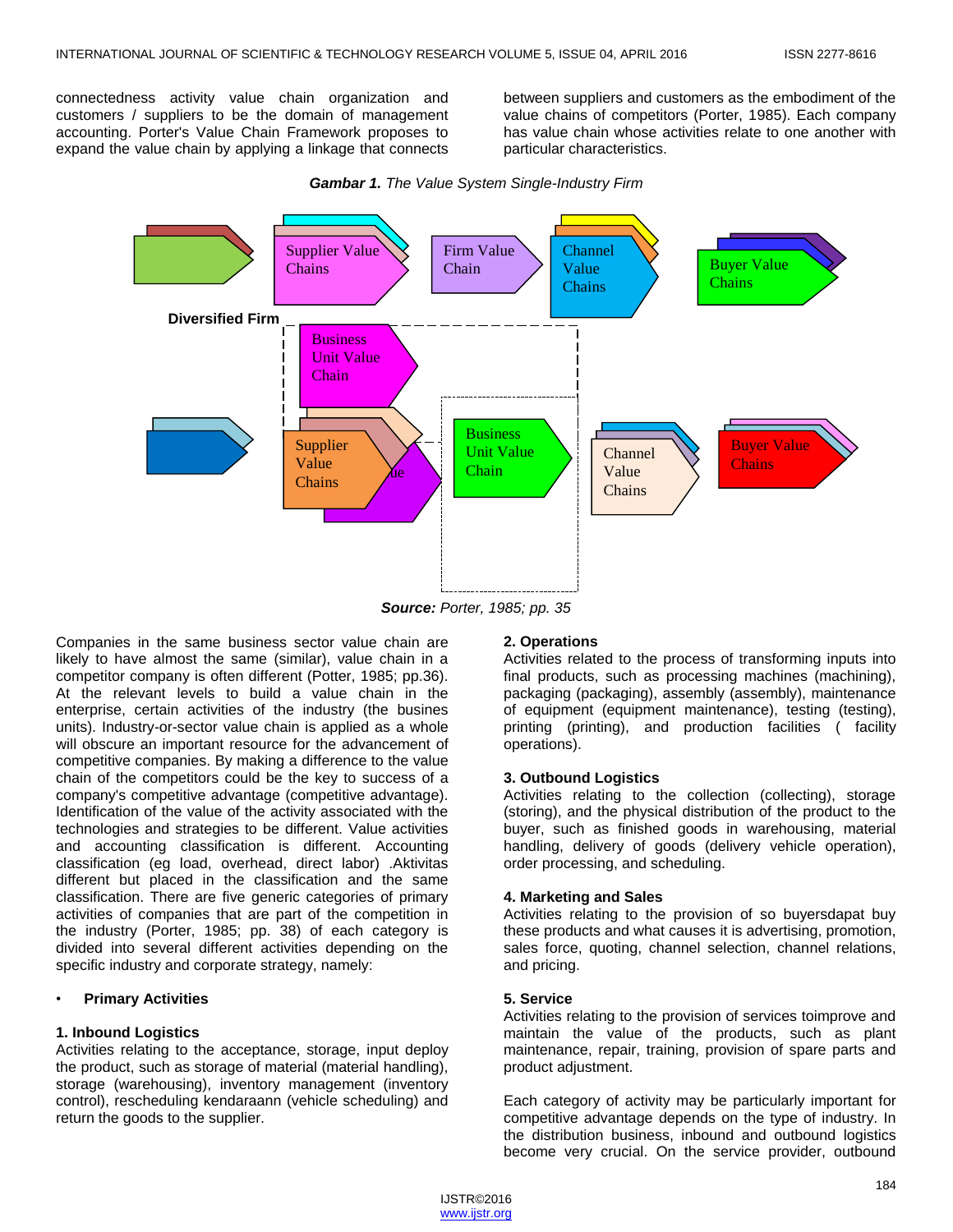logistics are not the focus of attention as a service company does not have inventory for sale. In the banking industry which operates in the corporate sector lending, sales and marketing activities are key to the success of competitive advantage employee innovation also manage lending package. The conclusion that can be obtained from the primary activities are all activities that are included in the category of primary activities play an important role in competitive advantage (Porter, 1985; pp.40).

#### **• Suport Activities**

Support activities (support activities) to be part of the competition in the industry can be divided into four (4) generic categories that have specific functions to specific industries.

#### **• Procurement**

The company's activities related to the purchase of inputs used by companies that are part of the firm's value chain, not only related to the purchase of inputs only. Purchase of inputs is associated with raw materials, supplies and other consumer goods such as enterprise assets such as machinery, laboratory equipment, office equipment, and buildings. Purchases that occurred in relation to the main activities of the company (primary activities). Procurement activity related dngan pendukukung activities such as technology development. Purchases are already certain (given) in companies related to the specific value activitiesyang mutual support, common purchase division (procurement division) serves many valuable activity in the company and the purchasing policy for all parts of the company.

#### **• Technology Development**

Almost all the company's activities related to technology, starting from the know-how of a product, procedure and to the involvement of technology in the use of equipment. Technology plays an important role in the development of competitive advantage

Companies (competitive advantage) and is key for companies to implement competitive advantage. Technology development related to the products and features that can support the entire value chain of the company, although sometimes found technology development with regard to certain parts of the company relating to a specific part of the main activities (primaryactivities) or support activities (support activities). In the competitive condition of the company, the amount paid by the buyer to what is provided by the company and the value measured using total revenues, as a reflection of the product price paid by the consumer. The company will make a profit if it can exceed that paid by the buyer becomes the destination of a generic strategy.

#### **• Human Resource Management (Human Resource Management)**

Human resource management activities consist of recruiting, hiring, training, development, and compensation for the overall type of employees in the company. The need for human resources occurs on the primary activities and support activities manussia resource management directly influence the company's competitive advantage in terms of skills and motivation of the employees (employee). Even within a particular company where human resources is the key competitive advantage of companies successful.

#### **• Infrastructure Company (Firm Infrastructure)**

Activities related to the company's infrastructure consists of a number of activities, including general management, planning, finance, accounting, legal, government affairs, and quality management.

The decision to determine the competitive strategies that will be applied, whether using the strategy: Low Cost or differentiation (Porter, 1985), to compete in the market. Ciquini & Tecnuqi (2007) concluded in its survey techniques are most often used is costing accounting strategic customer and competitive pricing position monitoring. The approach is based on the activity for which costs are allocated to activities that are needed to design, supply, manufacture, distribute and market it serves a product / sevice throughout the entire industry value chain. Value Chain analysis thus can be used as a cost management analysis tool for strategic decision making in the face of increasingly fierce business competition. Measurement Systems and Life Cycle Costing is a technique that limited consumer.

# **2.3. TOTAL QUALITY MANAGEMENT**

Hensler and Brunell (2000: 14) argues that Total Quality Management is built on four key principles, namely: 1) Satisfaction pelanggan.2). Respect for each person.3) Management based on facts, dan.4) Continual improvement. Cherrington (1995: 64) says that TQM is a special program for each company formed by several important elements, namely: (1) Focus on the customer (customer focus). (2) Strategic planning (strategic planning). (3) continuous improvement (continuous improvement), and (4) Empowerment (empowerment). From the above opinion, the Total Quality Management is an activity intended to meet the customer's desire to improve the organization to eliminate waste (waste), simplifying the process and focuses on the use of the practice of quality that will ultimately affect every activity management, so to achieve customer satisfaction and achieve a competitive advantage, Cascio (1995: 18), says that Total Quality Management is a philosophical directions for the organization for continuous improvement. Total Quality Management is formed of seven components, namely: 1) Focus on the customer. 2) Effective leadership. 3) The concept of quality. 4) The relationship superiors and subordinates. 5) Focus on employee engagement. 6) approach to problem solving. 7) The recognition of the supplier as a partner in the process of integrated quality management. Thomas C.Powel (1995) and Douglash and Judge (2001) found no relationship potential and relatively strong between the implementation of TQM and their forte compete (competitive advantage). In addition to TQM and competitive advantages that have a potential relationship and relatively strong. Another study conducted by Flynn et.al (1995: 89), this study examines the effect of management practices on the performance and quality of the company's competitive advantage, the result is increased customer satisfaction. Hendriks et.al (1997: 67) examined the effect of the application of TQM programs on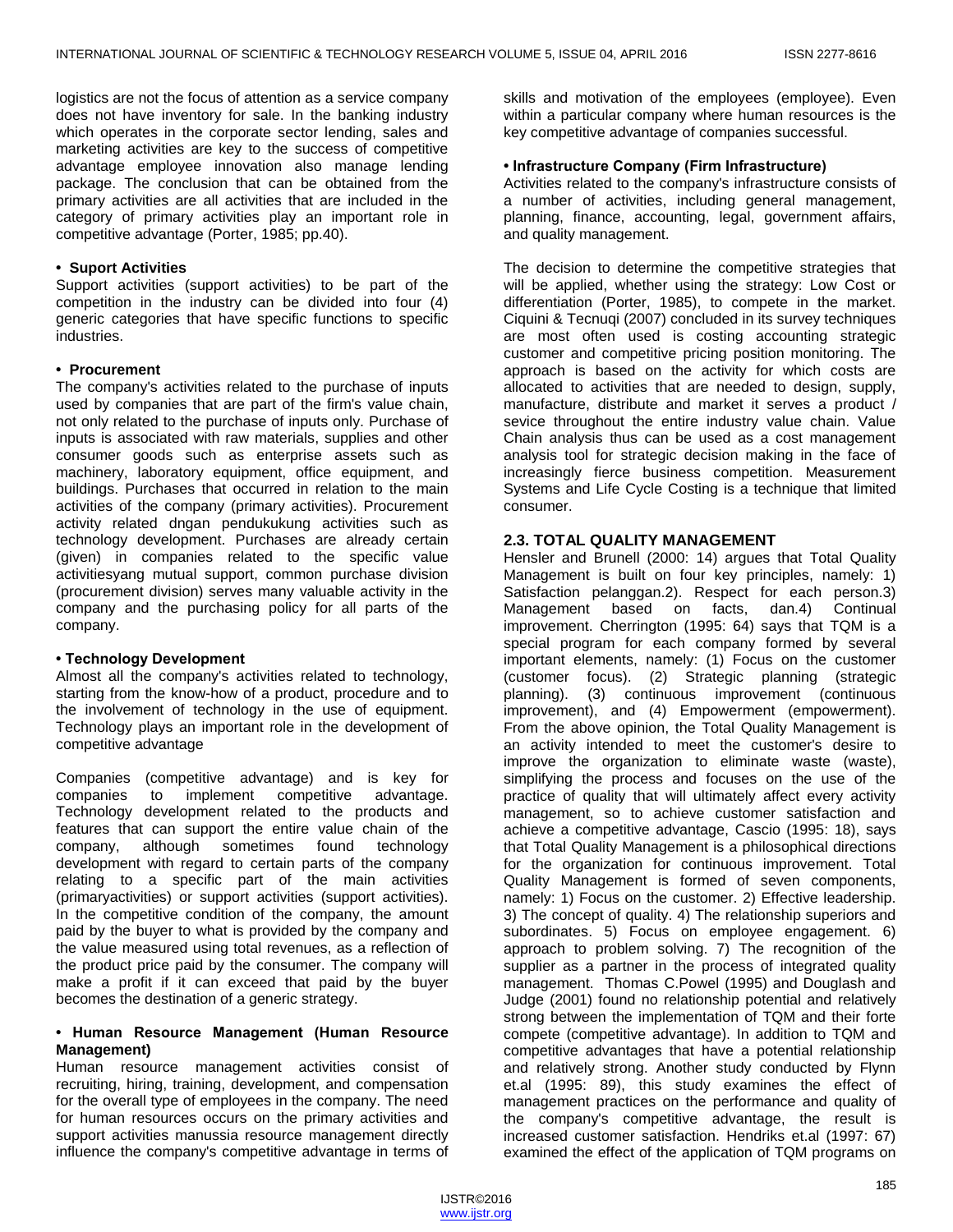the financial performance of the company's operations. The results of this study indicate that companies that have earned quality awards (proxy implementation of TQM), it experienced an increase in financial performance over a period of ten years.

#### **2.4. STRATEGIC MANAGEMENT ACCOUNTING**

According to (Bromwich: 1990). SMA being defined as an attempt to integrate insights from management accounting and marketing management within a strategic management framework. (Strategic management accounting is an attempt to integrate insights from management accounting and marketing management within the framework of strategic management) (Roslender & Hart: 2003) .Akuntansi Strategic Management (AMS) continues to provide challenges for all that relates to accounting practices and related with how to integrate key aspects of management accounting and marketing management. According to Kaplan and Norton (2001), an advantage should start by formulating a strategy before implementing and putting strategies into action or action. Anthony and Govindarajan (2007) is the general direction regarding certain strategic perencananaan competitive goals. According to (Hoque, 2003: 2). Strategic management accounting is the process of dentifying, gathering, choosing and analising accounting data for helping the management time so make strategic decision and to assess organizational effectiveness. More High School as a process (Dixon and Smith, 1993). SBU Identification, Strategic cost analysis, Strategic Market Analysis, Strategy Evaluation (Accounting for strategic management as a process, consists of the identification of a Strategic Business Unit, strategic cost analysis, strategic market analysis, strategy evaluation). Strategic Management Accounting (AMS) can be stated that as the accounting for strategic management accounting management offers the opportunity to collaborate with other management functions to achieve competitive advantage. Strategic Management Accounting (AMS) is very relevant to be developed in further studies in the future. In line with the opinion of Porter (1996) which states that the opening of strategic management accounting insight into how a company should be the best among its competitors through cost leadership, product differentiation, or focus. It can be concluded staregi is a great plan of competitive rivalry overall, interrelated between planning, operational up to the overall supervision and serves as the basis for achieving targets or goals ahead. There are several studies related to this perspective: Roslender (1995): AMS can be used as an "accounting for strategic positioning". According Roslender & Hart (2010): that AMS is an attempt to integrate insights from management accounting and marketing management within the framework of strategic management. In addition, strategic management accounting can make to become more strategic management accounting (Roslender & Hart: 2003). While guilding (1999) limits the view to a competitor that focuses on competitor's cost calculation techniques, monitoring kometitif position and strategic pricing. And Roslender (1995): AMS as a general approach to accounting for the strategic positioning that is characterized by integrating insights from managerial accounting with those of marketing management. Simmonds (1981) revealed that the accounting strategic management has

been practiced extensively and management accountants more effective use of their time in collecting and estimating cost data, volume and price associated with competition and taking into account the strategic positioning of the company and its competitors as a basis for shaping the business strategy, Thus, the AMS can not be belittled but play an important role in contemporary managerial accounting techniques, namely the cost attribute, target costing / management costs, life cycle costs and subsequent management accounting, a set of powerful techniques which focus on the market, including customer and product, and for some competitors are equal. Shank & Govindarajan (1994) states that the term strategic management accounting Strategic Cost Management as a combination of elements of the financial analysis (strategic management literature, value analysis, strategic positioning analysis) with a cost driver analysis. This is similar to the Lord (1996) and Dixon & Smith (1993), which explained that the Strategic Cost Management is similar to the process of strategic management accounting. Thus it can be concluded strategic management accounting blend of elements of financial and non-financial analysis that berientasi on strategic relevant business. This is contrary to the opinion of Bhimani (2006) describes the role of accounting in relation to the strategic approach Bromwich, accounting strategic management urged companies and accountants management to see yourself the company and its cost structure themselves for a competitor and consumer demand, not only in the current environment this, however, including all of the competitors and potential consumers in the long term decisions

#### **2.5 TECHNIQUES FOR STRATEGIC MANAGEMENT ACCOUNTING**

Development and use of techniques of strategic management accounting is highly correlated with external information to the unpredictability of the environment and to support strategic decisions (Cinquini & Tenucci: 2007). Langfield-Smith (2008), provide a very clear that the activity-based costing can be identified as a new managerial techniques in the AMS. Bromwich (1990): AMS as the provision and analysis of financial information on the company's market and competitor's cost structure and corporate strategy and the monitoring of it's competitors in this market for some period. He has extended the term AMS to combine product information about customers and markets, each of which at that time was recognized as the phenomenon of strategic importance. Statement Simmonds (1981 limit on techniques that focus on competitors, such as assessing the cost of competitors, monitor the position of competition and the pricing of strategic (guilding: 1999). There are several techniques managerial accounting new that has strategic significance such as: target costing, lifecycle costing and competitor's cost analysis. for pespektif the latter is to a certain extent, many proponents of accounting techniques new managerial showing an understanding that is oriented strategic than previous researchers. Lino Cinquini & Andrea Tenucci (2007) conducted a survey of companies in Italy . the focus is on the various characteristics of strategic management accounting techniques are grouped into various veriabel that may affect the use of accounting techniques of strategic management within the company. Attributes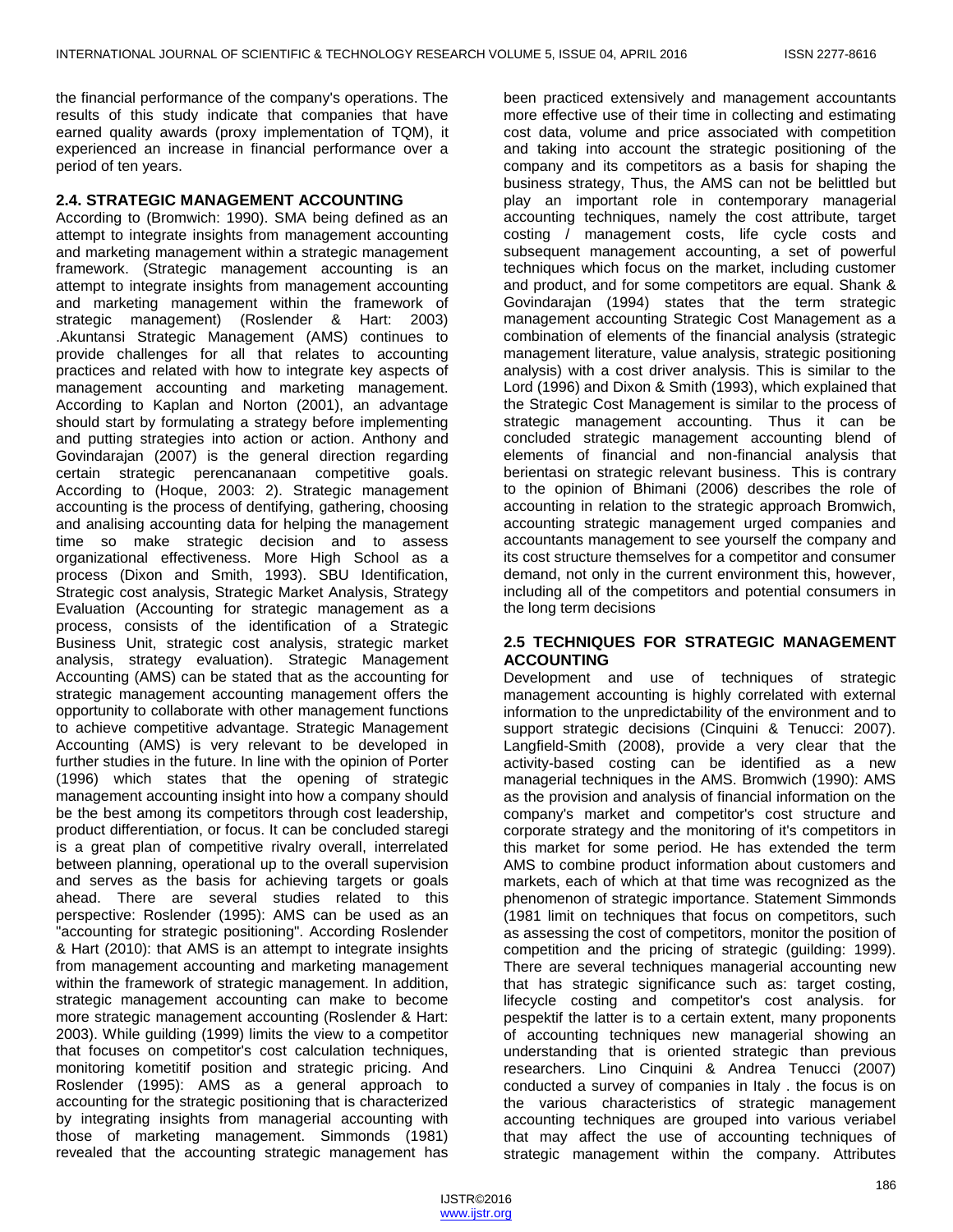Bromwich financing techniques and Bhimani, Roslender identify the target costing and life cycle costs as an example AMS, along with strategic cost management. Here are fifteen techniques that have been identified (Cinquini & Tenucci: 2007):

**1. Attribute Costing**. Considers the product as a package with different features; in this case, Bromwich (1990) supports the possibility to look product attributes as a cost object. These attributes differentiate products, and of contact between product attributes and tastes of consumers, market share can be determined. This can be interpreted in terms of the orientation of the external (market) of these techniques.

**2. Competitive Position Monitoring**. This technique is based on the availability of competitor information. In particular issues related to sales, market share, volume and unit costs (Simmonds, 1981). Based on the information provided, the company can evaluate its position compared with major competitors and, therefore, control or strategy for the company.

**3. The Basic of Management Control Competitor This technique is based on the Cost Assessment.** In contrast to previous techniques, competitor cost assessment focusing specifically on the structure of the cost of competitors (Simmonds, 1981). Critics, especially in relation to the sources of the information. Ward (1992) proposed several indirect sources such as physical observation, common suppliers or customers and former employees of a competitor.

**4. Integrated Performance Measurement.** Consideration of both the financial measures and non-financial defines an integrated performance measurement system (Cross & Lynch, 1989; Nanni et al., 2002). Balanced Scorecard included in this technique, and has been widely demonstrated role in the strategic management cycle through the four perspectives (Kaplan & Norton, 1996a, 1996b, 2000; Malina & selto, 2001).

**5. Advanced manufacturing technology, JIT, Target Costing and produkct life-cycle costing**. According to this technique, the target cost is a result of the difference between the price of the product, derived from how much the market can support, and a desired profit targets. Through accurate product design, such costs should be accommodated to achieve cost targets (Monden & Hamada, 1991; Morgan, 1993). External market factors often intervene in this high school technique.

**6. Quality Costing**. This technique is based on the total quality management and management of costs safety and the environment. In a strategic perspective, this technique should support the pursuit of quality (Simpson & Muthler, 1987; Carr & Tyson, 1992).

**7. Value Chain Costing analysis and accounting**. Developing a value chain model (Porter, 1985), Shank & Govindarajan (1992) proposed an approach to accounting that considers all activities carried out from design to distribution. The strategic implications into account the economic exploitation and efficiency that comes from the external relations between companies and suppliers, and between the company and the customer.

**8. Customer Accounting**. This technique assumes customers or customer groups as a unit of accounting analysis (Bellis-Jones, 1989; guilding & McManus, 2002). Customer accounting covers all the practice shown to estimate earnings, sales, or expense arising from consumers or consumer segments. Because it is so associated with "relational marketing" accounting approach is classified as a technical high school.

**9. Consumer profitability analysis / accounting custumer**. This technique is based on the Activity Based Costing / Management (ABC / ABM). This technique is based on the definition of the activities undertaken by the company; it is considered as the main cause of indirect costs (Cooper et al., 1992). Strategic focus of ABC covers the management of activities that allow to specify the actions that aim to achieve competitive advantage (Palmer, 1992; Shank and Govindarajan, 1989).

**10. Competitor performance appraisal based on public financial statements**. A relevant sources regarding the evaluation of competitors based on the financial statements public. Moon & Bates (1993) confirms the possibility to gain strategic knowledge of this type of analysis. This technique, which represents the elaboration of common and traditional method, finding strength in the evolution of the current IASB that allow comparison of more modest among firms from different countries.

**11. Life Cycle Costing**. Aiming in calculating the overall cost of a product along its life cycle (from design to refusal / losses, through the introduction, development and maturation) (Berliner & Brimson, 1988; Shields & Young, 1991; Wilson, 1991). Clarity of accounting perspective and long-term market orientation makes this technique as one of the technical high school. In the same way, the Total Cost of Ownership has been confirmed as a means of high school long-term, strategically oriented.

**12. Strategic Costing**. According to Shank & Govindarajan (1989, 1993a, 1993b) the cost of the system is gradually entering the strategic management process. This means that the cost of the system should explicitly consider strategies and the pursuit of long-term competitive advantage. Author reinforce the concept of a competitive marketing and which is referenced by this technique (product placement and market penetration).

**13. Benchmarking**. The technique involves a process of identifying best practices and compare the performance of companies with such practices with the goal of increasing. There are different types of benchmarking (Miller et al., 1992; McNair & Leibfried, 1992) but, in general, the benchmarking confirms external strategic orientation to competitors.

**14. Strategic Pricing**. Strictly related to accounting competitors, Simmonds (1982) incorporate a technique to SMA pricing. Matters relating to the use of competitor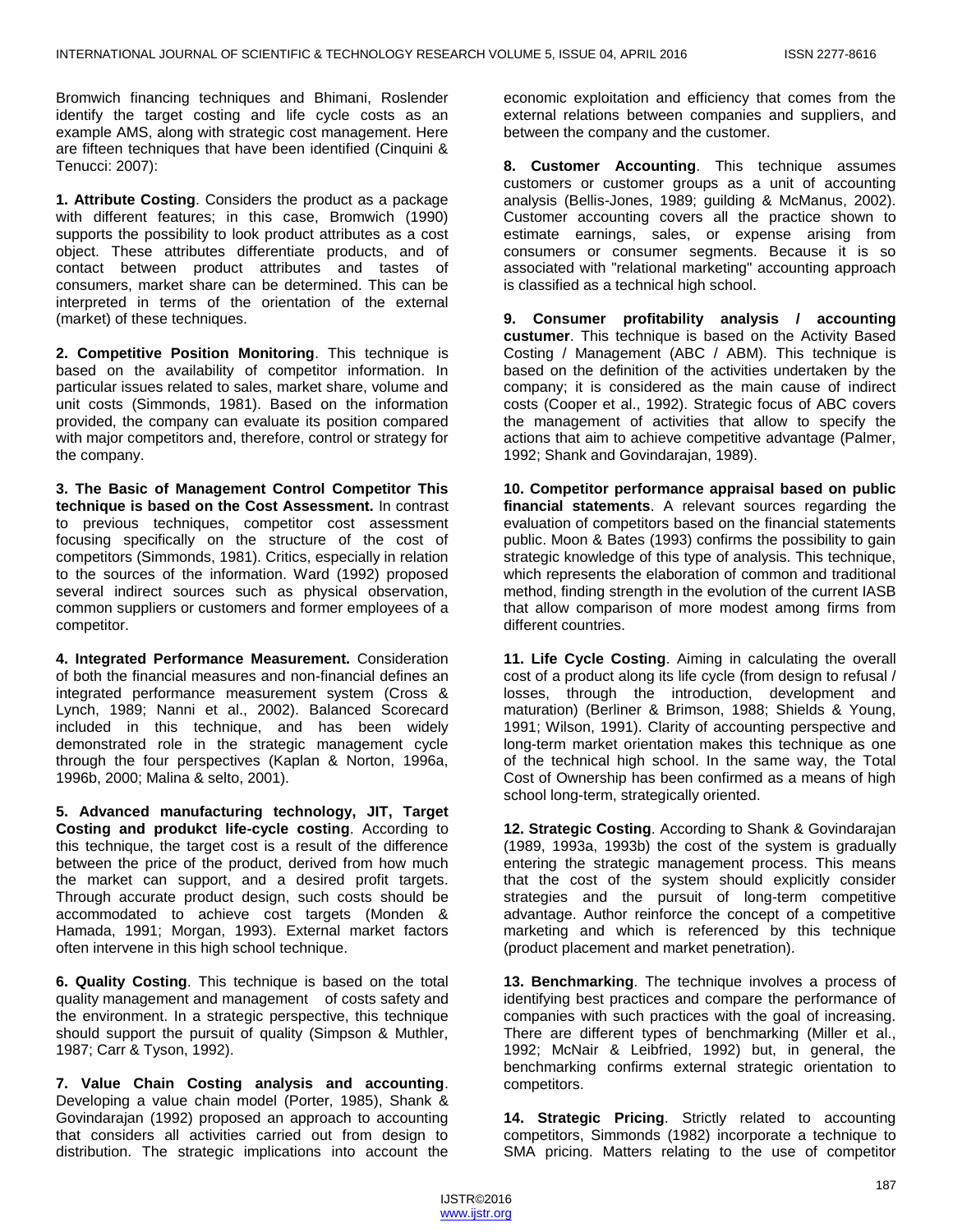information, such as competitors' reactions to price changes, price elasticity, economies of scale and experience, in the pricing process. It appears both in the orientation of the competitors and the market.

**15. Most widely used.** Cinquini & Tenucci (2007) concluded in its survey that Attribute Costing, Customer Accounting, contrary Integrated Performance Measurement Systems and Life Cycle Costing is a technique of limited use. Roslender & Hart (2003), Dixon & Smith (1993) states that management accounting is a concept that integrates strategic management accounting and marketing. The technique used is the Target Costing, Balanced Scorecard, Brand Management Accounting (market share, market growth, brand strength, customer profitability reports, specific market offering).

The kinds of strategic management accounting techniques have been developed, but the use of strategic management accounting techniques have not been widely adopted, and no state that strategic management accounting has been understood and widely used (Kim Langfiels-Smith: 2008). It also expressed by Cinquini & Tenucci (2007) that the

adoption of the techniques of strategic management accounting does not seem to be a strategy-driven. The empirical evidence regarding the deployment of strategic management accounting is not yet widespread, and therefore have not seen whether the strategic management accounting can be "live" as promised in the future or not (Shah: 2011). Contrary to the opinion of Kim Langfield-Smith (2008) which states that the accounting strategic management is a technique that has not been widely adopted, and there is no term that accounting strategic management is widely understood or used but the impact of accounting strategic management influence the thinking and the language of business and the way perform a variety of business processes. Therefore, strategic management accounting practices and use of tenknik-technique is still a challenge for practitioners in the field of accounting (Roslender & Hart: 2010). Thus, the technique kuntansi strategic management is the future of management accounting to answer all criticism of traditional management accounting and open insight into how a company to be the best among its competitors through cost leadership, product differentiation, or focus on links between strategic management and management accounting.



**BAGIAN DARI TEHNIK AKUNTANSI MANAGEMEN STRATEGIS** 

# **TOTAL QUALITY MANAGEMENT**

- 1. customer fokus).
- 2. strategic planning.
- 3. continuous improvement.
- 4. empowerment

# **3. CONCLUSION**

JIT produce goods needed as qualities that are needed and in the required amount at the right time is necessary. While the value chain or value chain activities within the organization and customers / suppliers to be the domain of management accounting. implement linkage connecting between suppliers and customers as the embodiment of the value chains of competitors. While the application of competitive advantage strategy, Total Quality Management, applying the techniques of Total Quality Management, the management's attention to some constraints that might lead to the application of TQM techniques may be less than the

maximum, or fail to achieve its goals. Functions of Strategic Management Accounting (AMS) can be stated that as the accounting for strategic management accounting managerial offers the opportunity to collaborate with other management functions to achieve competitive advantage. Strategic Management Accounting (AMS) related to accounting practices and is associated with the integration of aspects of management accounting and marketing management. Strategic Management Accounting (AMS) should be developed continue to occur in further studies in the future.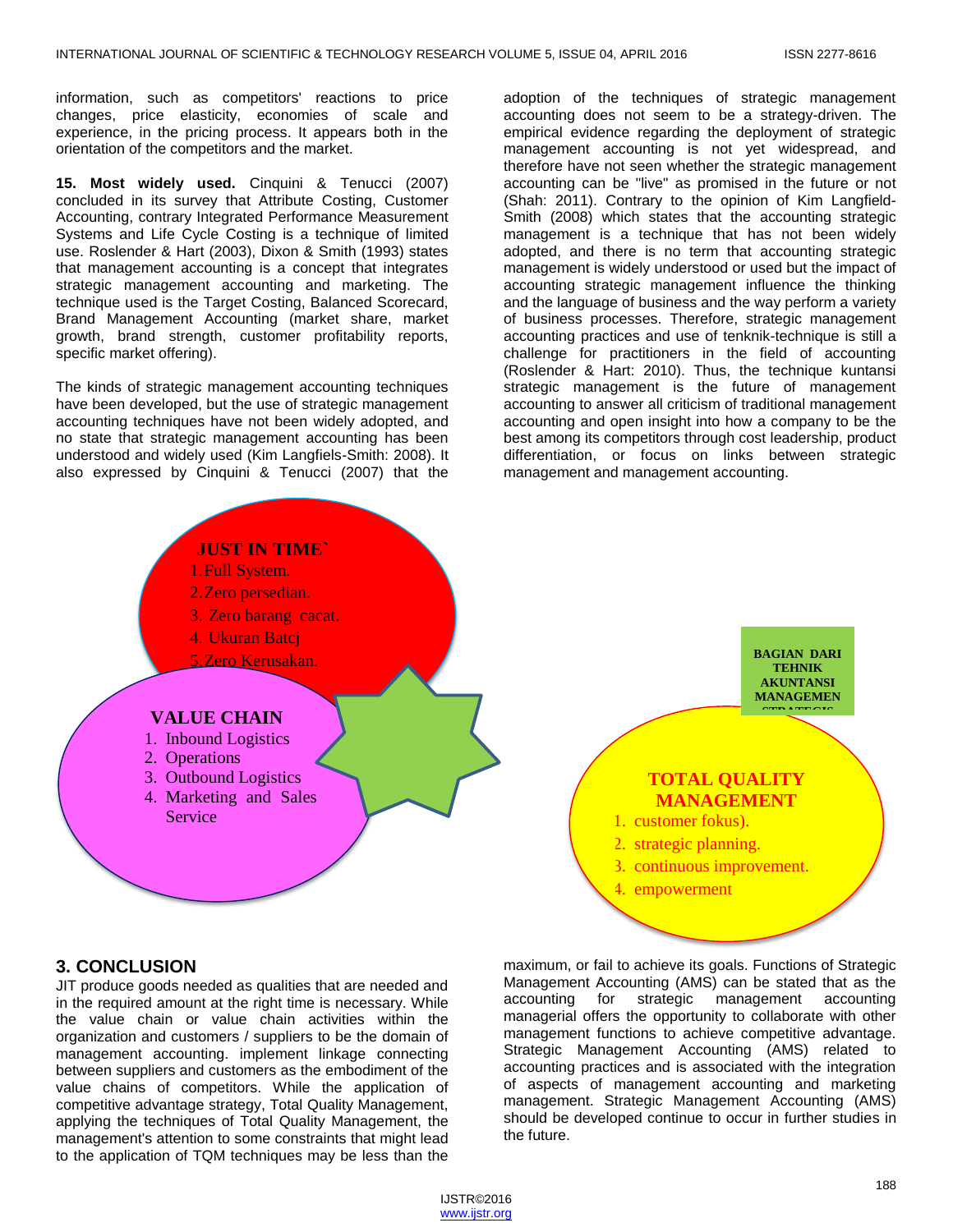### **4. REFERENCES**

- [1] Atkinson, A.A., Kaplan, R.S., Young, S.M. (2004). Management Accounting. Pearson Education, Inc.
- [2] Azhar Susanto. 2013. Sistem Informasi Akuntansi: Struktur Pengendalian Risiko Pengembangan. Edisi Perdana: Lingga Jaya
- [3] Azhar Susanto. 2009. Sistem Informasi Manajemen: Pendekat An Terstruktur Resiko Pengembangan. Edisi Perdana: Lingga Jaya
- [4] Barney, Jay B. 1999. Gaining 'And Sustaining Competitive Advantages. Third Edition, New Jersey : Pearson Education.
- [5] Barney, Jay B. 2007. Gaining 'And Sustaining Competitive Advantages. Third Edition, New Jersey : Pearson Education.
- [6] Bhimani, Alnoor. 2006. Contemporary Issues in Management Accounting. Oxford University Press Inc., New York.
- [7] Budi, 2015. Pembeli Dikirimi Sepatu Nike Palsu, Apa Kata Lazada? [http://tekno.kompas.](http://tekno.kompas/) com/read/2015/07/15/11092587/Pembeli.Dikirimi.Se patu.Nike.Palsu.Apa.Kata.Lazada.?utm\_source=WP &utm\_medium=box&utm\_campaign=Kknwp
- [8] Blocher, Edward J., Chen, Kung H., & Lin, Thomas W., 2005, Cost Management: A Strategic Emphasis, Mc. Graw-Hill Companies, Inc, USA.
- [9] Brewer, Petter C, Garrison, Ray H. Noreen, Eric W.2010. Introduction to Managerial Accounting. McGraw-Hill/Irwin.
- [10] Bromwich, M. 1990. The case for strategic management accounting: the role of accounting information for stratrgy in competitive markets. Accounting, Organization, and Society, 15(1), pp 27- 46.
- [11] Bromwich, M. and Bhimani, A. (1994). Management Accounting: Pathways to Progress. London: Chartered Institute of Management AccountantsCinquini, Lino and
- [12] Cascio, F. Wayne. 1995. Managing Human Resources. International Edition Fourth Edition. McGraw-Hill Companies, Inc. Canada.
- [13] Dixon, R. and Smith, D. (1993). Strategic Management Accounting.Omega. Vol.21 No.6, pp.605-618.
- [14] Evans, James R., and William M. Lindsay, 1999., "The Management and Control of Quality," 3th edition, West Publishing Company, Minneapolis.
- [15] Foster,G and Gupta, M. (1994). Marketing, Cost Management, and Management Accounting. Journal of Management Accounting Research. Vo 6, pp.43- 77.
- [16] Fandy Tjiptono dan Anastasia Diana, 2000, Total Quality Management, ANDI, Yogyakarta.
- [17] Guilding, C. (1999). Competitor-focused accounting: an exploratory note. Accounting, Organizations and Society, 24(7): 583-595.
- [18] Hansen & Mowen. 2007. Managerial Accounting.  $8<sup>th</sup>$ Edition. Thomson South-Western.
- [19] Huang, K. T., et al. 1999. Quality information and knowledge. Upper Saddle River New Jersey 07458:: Prentice Hall PTR.
- [20] Haider.,Shah Malik,Ali.,Malik, Muhammad Shaukat. 2011. Strategic Management Accounting- A Messiah For Management Accounting. Australian Journal of Business and Management Research. Vol.1 No.4.
- [21] Hung, Richard Yu-Yuan. 2004. The Implementation of Total Quality Management Strategy in Australia: Some Empirical Observations. The Journal of American Academy of Business. Cambridge. September
- [22] Hoque, Zahirul. 2003. Strategic Management Accounting.Sapiro Press USA.
- [23] Horngren, Charles T., George Foster, Srikant M. Datar, 2009. Cost Accounting: A Managerial Emphasis., Internasional Edition.
- [24] Horngren, Charles T., Gary L.Sundem., Frank H. Selto. 2008. Management Accounting, New Jersey, Prentice Hall.
- [25] Juras, Ana. 2014. Strategic Management Accounting – What Is the Current State of the Concept?. Economy Transdisciplinarity Cognition.17(2) pp. 76-83.
- [26] Kaplan, R.S. (1995). New roles for management accountants. Journal of Cost Management, Fall: 6- 13.
- [27] Kirmizi Ritonga dan Yuserrie Zainuddin. 2002. Pengaruh Ketidaktentuan Lingkungan Terhadap Penerapan Sistem Akuntansi Manajemen: Struktur Organisasi Sebagai Faktor Moderasi. Jurnal Riset Akuntansi Indonesia. Vol 5 No.1
- [28] Langfield-Smith, K. (2008). Strategic management accounting: how far have we come in 25 years? Accounting, Auditing and Accountability Journal, 21(2): 204-228.

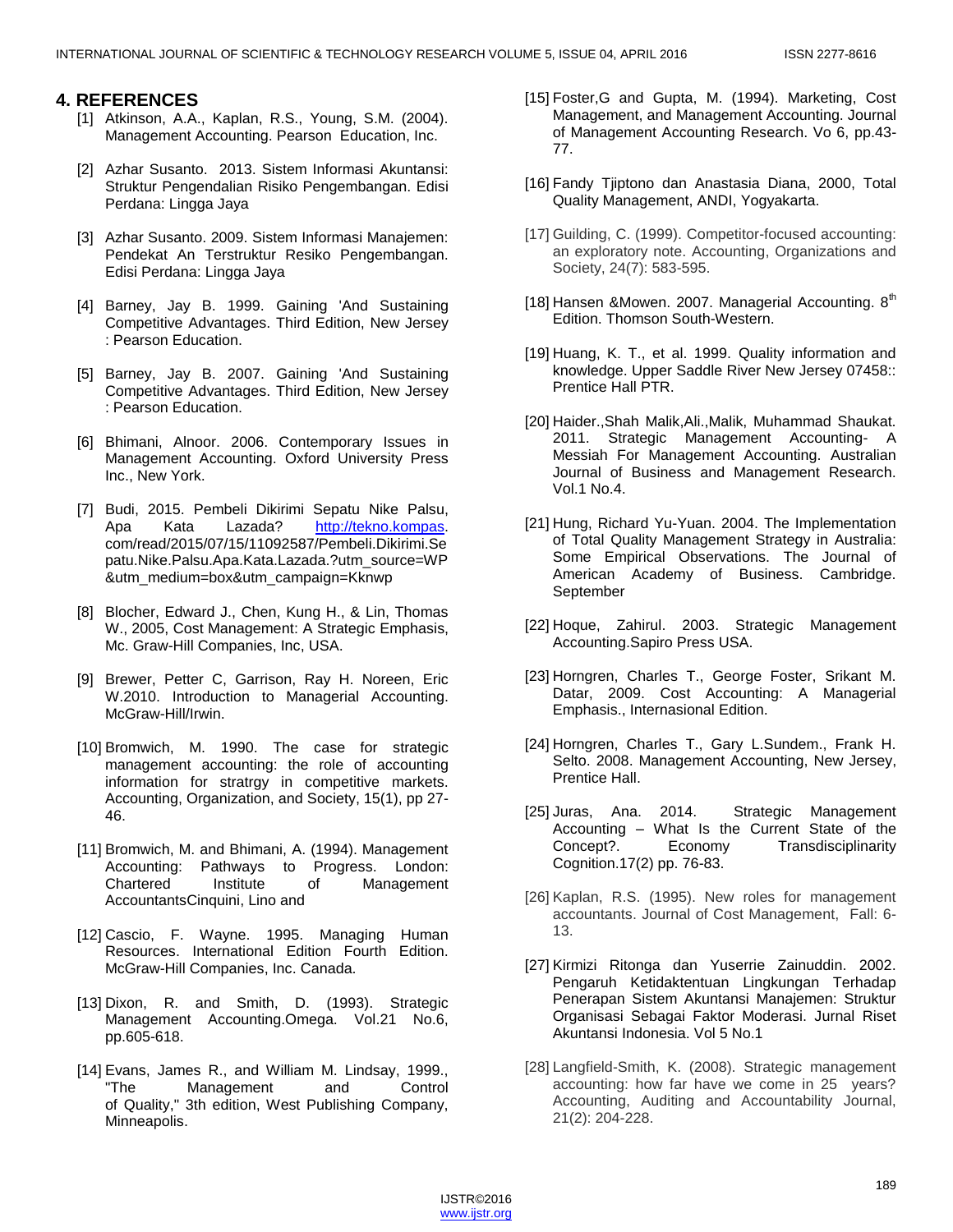- [29] Lord, B. (1996). Strategic Management Accounting: the emperor's new clothes?. Management Accounting Research, Vol. 7 No. 3, pp. 347-366.
- [30] Mike, T and Yi, M. (2009). On The Emergence of Strategic Management Accounting: An Institutional Perspective. Accounting and Business research. September.
- [31] McLeod, R. & Schell, G. 2001. Management Information Systems. 9thEdition. PrenticeHall. Inc. New Jersey
- [32] Porter, Michael E., 1980. Competitiv Strategy : Techniques for Analyzing Industries and competitors. Thr e Free Press, New York. 1985. Three Free Press, New York. 1990. Competitive Advantage of Nations, Mc. Milian Inc. New York . Powell, Thomas C.
- [33] Porter, M. 1986. Competitive Advantage. Free Press, New York.
- [34] Robbins, Steven P. 2001. Organizational Behavior. 9<sup>th</sup> Edition, Prentice-Hall International Inc. pp. 430.
- [35] Roslender, R. (1995). Accounting for Strategic Positioning: responding to the crisis in management accounting. Critical Perspectives on Accounting, Vol 6 No Pp.553-61.
- [36] Roslender, R. (1996). Relevance lost and found: critical perspectives on the promise of management accounting. British Journal of Management, Vol 6 No 1. Pp.45-57.
- [37] Roslender, Robin and Hart, Susan J.. 2002. Integrating Management Accounting and Marketing In The Pursuit of Competitive AdvantageThe Case For Strategic Management Accounting. Critical Perspective on Accounting. Vol13 No.2, pp.255-277.
- [38] Roslender, Robin and Hart, Susan J.. 2010. Strategic Management Accounting: Lost in a Name?
- [39] Robbins, Stephen P dan Judge, Timothy A, 1991. Perilaku Organisasi Organizational Behavior. Edisi 12. Jakarta : Penerbit Salemba EmpatBromwich, M. & Bhimani, A. (1989). Management Accounting: Evolution not Revolution. London: Chartered Institute of Management Accountants.
- [40] Shank, J.K. and Govindarajan, V. (1994). Strategic Cost Management- The New Tool for Competitive Advantage. The Free press, New York
- [41] Stair, Ralph M. & George W. Reynolds. 2010. Principles Of Information Systems, Course Technology. 9<sup>th</sup> Editions. NY: Mc-Graw-Hill
- [42] Stair, Ralph, and Reynolds, George. 2006. Fundamentals of Information Systems, 3rd/4th Edition, Thomson Simpson . James B and David L.

Muhler. 1995. Quality Cost : Facilitating the Quality Initiative, South Western College publishing

- [43] Simmonds, K. 1981. Strategic Management Accounting. Management Accounting (UK), 59(4), 26-29.
- [44] Yazir Farouk, Ismail, 2016. Kasus Investasi Bodong, Ini Pembelaan Sandy Tumiwa. http://www.suara.com/entertainment/2016/02/10/063 200/kasus-investasi-bodong-inipem belaan-sandytumiwa
- [45] Sukamto 2015. Wah, Kasus Investasi Bodong Di Jawa Timur Tembus 700 Pengaduan.http://finansial.bisnis. com/read/20150804/89/459363/wah-kasus-investasi di-jawa-timur-tembus-700-pengaduan. Selasa, 04/08/2015 21:56 WIB
- [46] Soewarso Hardjosoedarmo, 1996. Total Quality Management. Edisi Pertama. Cetakan Pertama. Penerbit Andi. Yogyakarta.
- [47] Terner, Arthur R., and Detoro, Irving J. 1993. Total Quality Management. Addison-Wesley Publishing Company. USA.
- [48] Tenucci, Andrea. 2007. Is The Adoption of Strategic Management Accounting Techniques really ―Strategy-Driven‖? Evidence From Survey. Cost and Performance In Service and Operation
- [49] Teungku Bachtaruddin. 1995. Penerapan Akuntansi Manajemen dan Pengaruhnya Terhadap Kemajuan Perusahaan. Sumatera Utara.
- [50] Tongson Hardjosoedarmo, 2010. Total Quality Management. Edisi Pertama. Cetakan Pertama. Penerbit Andi. Yogyakarta.
- [51] Vincent Gaspersz, 2002, Total Quality Management, Edisi Manajemen Bisnis Total, Gramedia, Jakarta.
- [52] O'Brien, James A. & George M. Marakas. 2010. Management Information Systems: Managing Information Technology In The Bussiness Enterprise 15th Edition. NY: McGraw-Hill.
- [53] O'Brien , James A. & George M. Marakas. 2004 Management Information Systems: Managing Information Technology In The Bussiness Enterprise Edition.US: Richard.
- [54] Otley, D. T. 1980. The Contingency Theory of Management Accounting : Achievement and Prognosis. Accounting, Organizational Behaviour, Heinemann : London.
- [55] Wang, R. Y. & Strong, D.M. 1995. Beyond accuracy: What data quality means to data consumers. Journal of Management Information Systems, Vol. 12, No. 4, pp. 5-33.